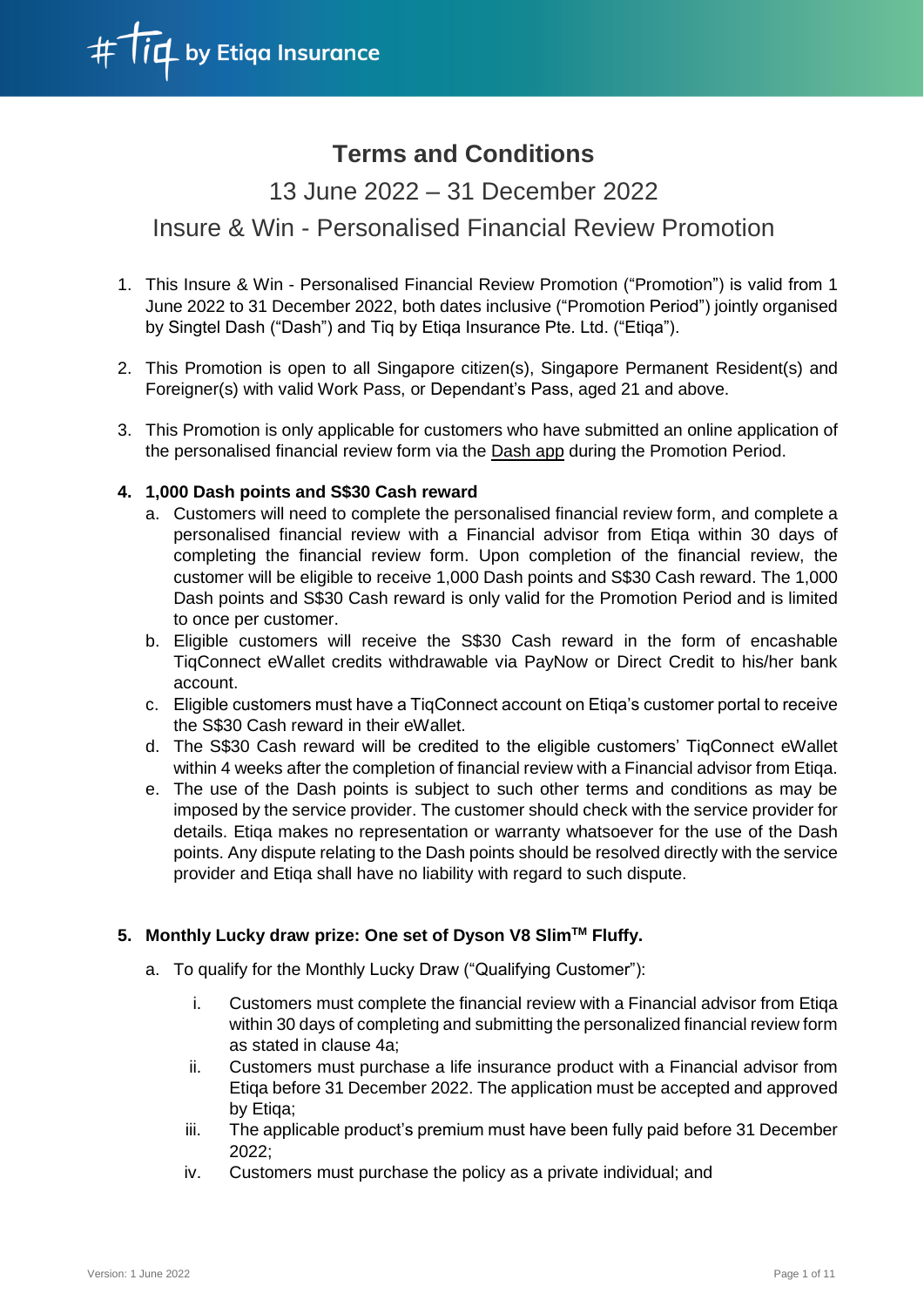- v. The free look period of the policies purchased by the customers has passed.
- b. A Qualifying Customer will get one (1) chance per product purchased.

#### c. **Conduct of the Lucky Draw and Redemption of Rewards**

- i. There will be a total of seven (7) Prizes for the Lucky Draw.
- ii. The Lucky Draw will be conducted on the last Thursday of the following month at Etiqa's premises at One Raffles Quay, #22-01 North Tower, Singapore 048583.
- iii. Winners will be notified within 2 weeks after the draw using the e-mail address, mobile number or mailing address provided to Etiqa at the point of purchase of the Product. Etiqa shall not be liable for late, lost, misdirected or unsuccessful efforts to contact and notify the Prize winner.
- iv. Redemption steps for the Prize will be sent by email within fourteen (14) working days after the date of the notification email. Information on how to redeem the Prize shall form part of these terms and conditions.
- v. Etiqa may use a third-party vendor for the Prize redemption for this Lucky Draw. Your relevant personal data will be shared with the third-party vendor and their subcontractors (if any), for this purpose.
- vi. The winner will be determined by Etiqa, whose decision shall be final. If the Prize is not won or remains unclaimed for a period of two (2) months from the date of notification, the Prize shall be forfeited and shall be passed to the next winner, as determined by Etiqa. No appeals shall be entertained.
- vii. The Prize is non-refundable, non-transferable nor exchangeable for credit or for any other items.
- viii. By participating in the Lucky Draw, you consent to Etiqa's disclosure and/or use of your name, photograph and personal particulars given to Etiqa, for the purposes of the Lucky Draw, and any publicity and promotional materials and activities related thereto.
- ix. By participating in the Lucky Draw, the customer agrees to release and hold Etiqa harmless from any and all liability whatsoever for any injuries, losses or damages of any kind to any person or property arising from or in connection with, either directly or indirectly the participation in the Lucky Draw.
- x. Notwithstanding anything herein, Etiqa has the absolute discretion to determine the eligibility of any person to participate in the Lucky Draw.
- xi. If Etiqa subsequently determines that a person is in fact not eligible to participate in this Lucky Draw, for any reason whatsoever, Etiqa may at its discretion, disqualify that person and claw back/cancel the Prize won without prior notice.
- xii. The use of the Prize is subject to such other terms and conditions as may be imposed by the merchant or retailer supplying the Prize. The Prize winner should check with the respective merchant/retailer for details. Etiqa makes no representation or warranty whatsoever as to the quality, merchantability or fitness for any purpose, or for the use or consumption thereof or any other implied terms or conditions with respect to the Prize.
- xiii. Etiqa shall not be liable for and assumes no liability or responsibility whether in contract or tort (including negligence) for any of the following: (a) nonperformance or defects in the Prize and/or (b) any loss, damage, expense, liability and/or injury whatsoever or howsoever caused arising from the use, consumption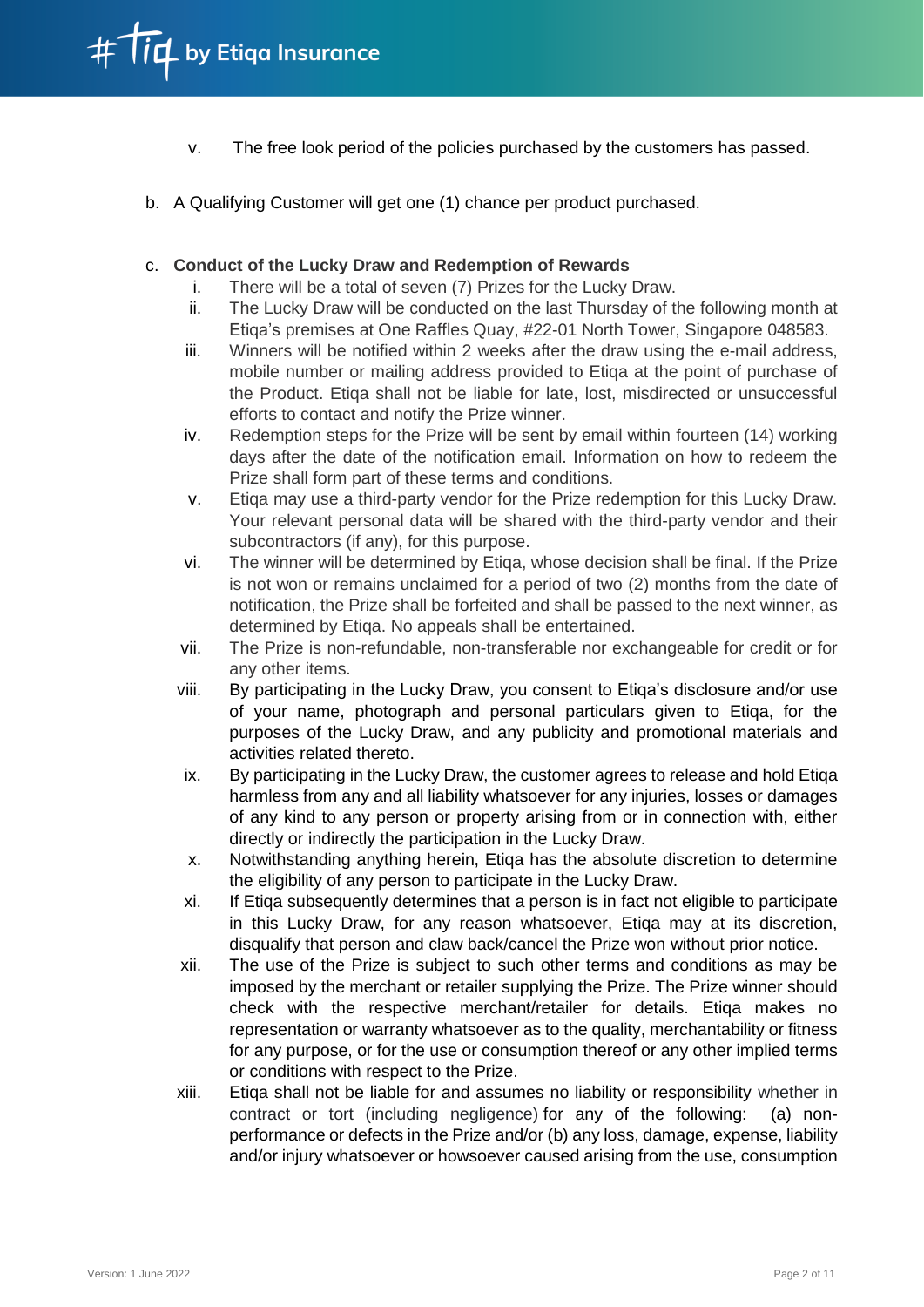and/or enjoyment of the Prize. Any such dispute relating to the Prize should be resolved directly with the merchant/retailer and Etiqa shall have no liability with regard to such dispute.

- xiv. Etiqa may at its sole discretion at any time change the terms of the Promotion and lucky draw, or substitute or replace the Prize with any other prize of equal or higher value, without prior notice and liability to any person.
- xv. Etiqa assumes no responsibility and is not liable for any costs, charges or expenses which the Prize winner may be required to pay after the Prize has been collected/ redeemed from Etiqa.
- 6. This Promotion is not valid for customers who have cancelled or free-look existing policy/policies with Etiqa within the last 14 days, and who have completed a financial review and received a reward within the last six (6) months.
- 7. Existing terms and conditions for the life insurance product apply.
- 8. This Promotion is not valid in conjunction with any on-going existing insurance Promotions, coupons, referral discounts, staff discounts and privileges, unless otherwise stated.
- 9. By participating in the Promotion , the customer agrees to release and hold Etiqa harmless from any and all liability whatsoever for any injuries, losses or damages of any kind to any person or property arising from or in connection with, either directly or indirectly the participation in the Promotion.
- 10. Notwithstanding anything herein, Etiqa has the absolute discretion to determine the eligibility of any person to participate in the Promotion.
- 11. Etiqa's decision on all matters relating to the Promotion is final and binding on all customers.
- 12. In the event of any inconsistency between these terms and conditions and any advertising, publicity, brochure, marketing or other materials relating to or in connection with the Promotion, these terms and conditions shall prevail.
- 13. The terms and conditions of the Promotion shall be governed by and interpreted in accordance with Singapore law. The courts of Singapore shall have exclusive jurisdiction over any disputes arising from the terms and conditions, including the validity and enforceability thereof.
- 14. Etiqa reserves the right to amend these terms and conditions at any time at our sole discretion, including changing the terms or terminating the Promotion at any point in time before the stated Promotion Period without prior notice, by posting such amendment(s) to [https://tiq.com.sg.](https://tiq.com.sg/)
- 15. The life insurance products are underwritten by underwritten by Etiqa [Insurance](https://www.etiqa.com.sg/) Pte. Ltd. (Company Reg. No. 201331905K).
- 16. This advertisement has not been reviewed by the Monetary Authority of Singapore.